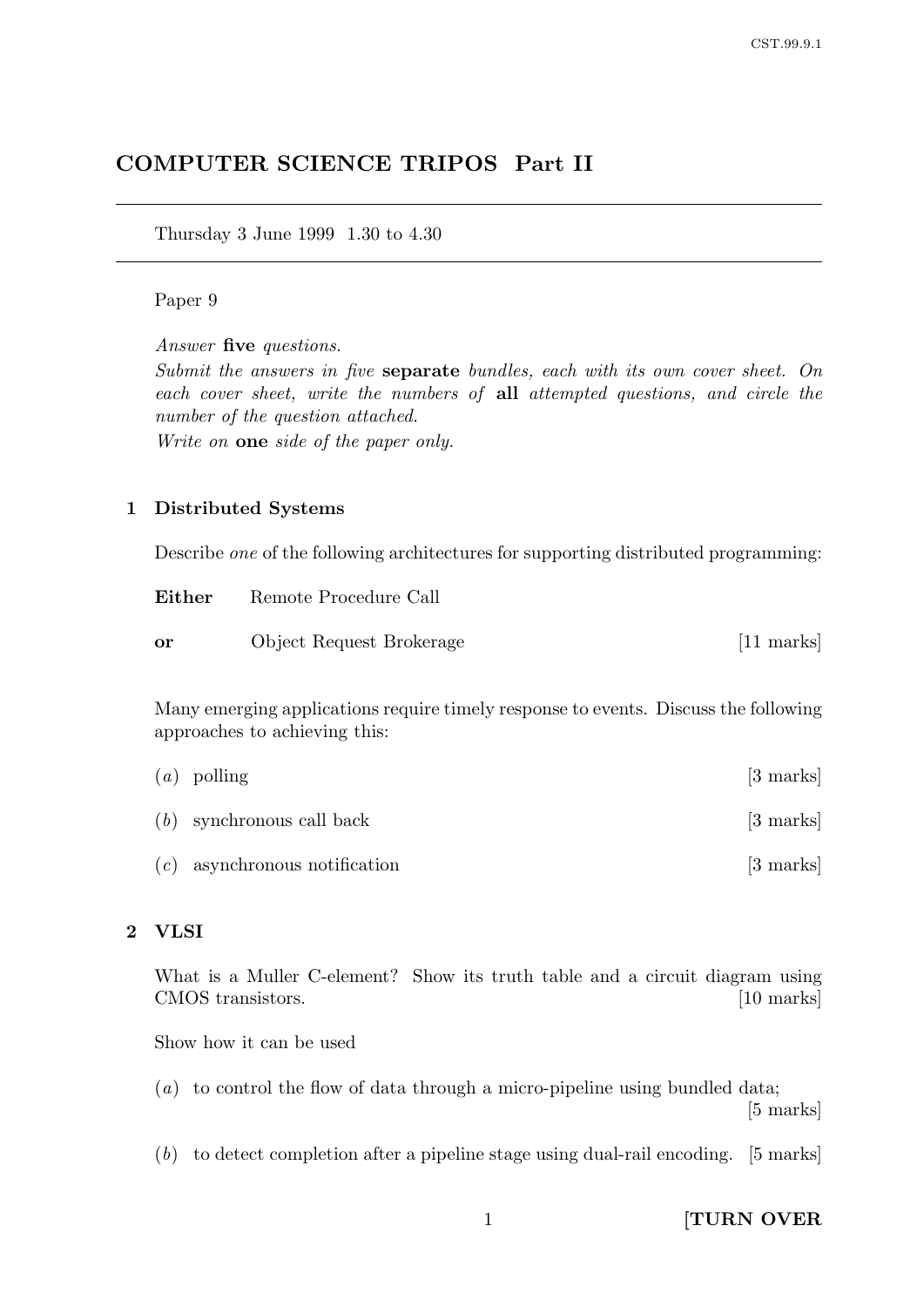# 3 Digital Communication II

The following formula is used in a TCP implementation to estimate round trip times:

$$
\overline{RTT}' = \alpha \times \overline{RTT} + (1 - \alpha) \times RTT_{sample}
$$

Describe what this will do. How does one find a suitable value for the initial  $\overline{RTT}$ ? How are  $RTT_{sample}$ 's taken? Under what conditions will this formula produce bad estimates? [10 marks]

An ISP wants to ensure that its customers use conformant TCP implementations.

How can a TCP implementation which functions satisfactorily as far as its user is concerned, be non-conformant? Why should the ISP be concerned?

Outline how you would provide tools for the ISP to detect non-conformant implementations. Where would you monitor TCP streams and why? [10 marks]

# 4 Advanced Graphics

| Describe the Model Human Processor.                   | $[5 \text{ marks}]$ |
|-------------------------------------------------------|---------------------|
| Explain the limitations of the Model Human Processor. | [2 marks]           |

List the three ways of combining objects using constructive solid geometry (CSG). Describe how an object built using CSG can be represented using a binary tree. Given the intersection points of a ray with each primitive in the tree, explain how these points are passed up the tree by each type of combination node to find the first intersection point of the ray with the whole CSG object. [8 marks]

Explain what a form factor is, in radiosity. Outline an implementable method of calculating form factors. [5 marks]

## 5 Business Studies

Describe five criteria a Venture Capitalist might use for assessing a business. [5 marks]

Write, in terms of these criteria, an assessment of the Apple iMac project. [3 marks for each criterion]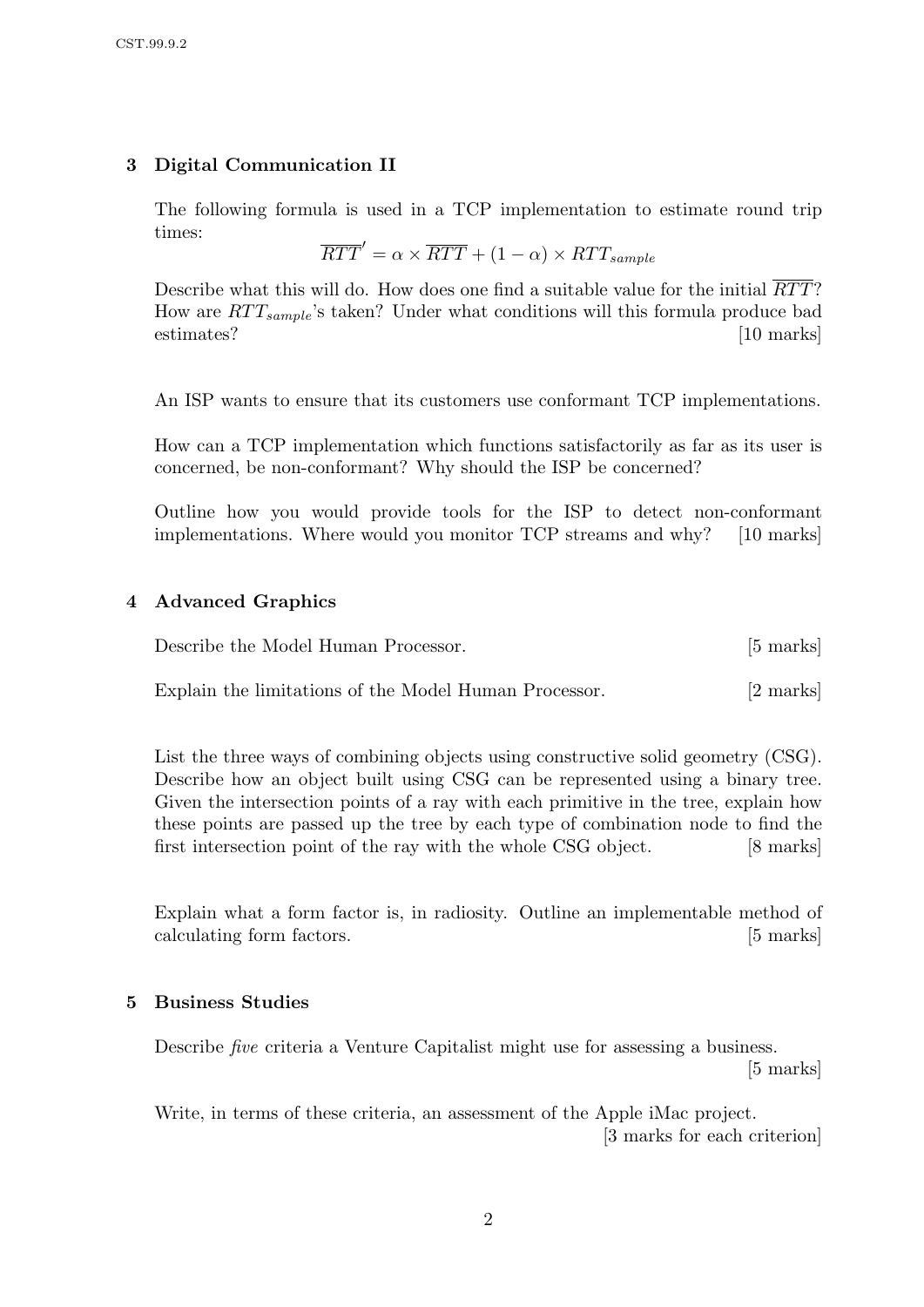#### 6 Communicating Automata and Pi Calculus

Define the notion of *sorting* in the  $\pi$ -calculus, based upon a set S of non-parametric sorts. What is meant by saying that a set of agents respects a sorting? Explain briefly why, if  $P \stackrel{\tau}{\rightarrow} P'$ , then P' respects any sorting respected by P. [5 marks]

Simple data can be represented as abstractions in the  $\pi$ -calculus. In particular, if True and False represent the truth-values, then  $True(b)$  and  $False(b)$  are processes representing each truth-value located at b. Define these abstractions. Also, for arbitrary processes P and Q, define an abstraction  $Cond(P,Q)$  such that

> $Cond(P,Q)\langle b\rangle$  |  $True\langle b\rangle \rightarrow^* P$  $Cond(P,Q)\langle b\rangle \mid False\langle b\rangle \rightarrow^* Q$

and demonstrate these reactions. Give a sorting respected by these agents.

[6 marks]

Define  $\pi$ -calculus abstractions which may be used to represent lists, whose elements may in turn be represented by abstractions. By analogy with Cond, define an abstraction Listcases( $P, (v\ell)Q$ ) which can analyse a list, so that if L represents the empty list then

$$
Listcases(P, (v\ell')Q)\langle \ell \rangle \mid L\langle \ell \rangle \rightarrow^* P
$$

while if  $L$  represents a list whose head and tail are represented by  $V$  and  $L'$  then

$$
Listcases(P, (v\ell')Q)\langle \ell \rangle \mid L\langle \ell \rangle \rightarrow^* \text{new } v\ell' \left(Q \mid V\langle v \rangle \mid L\langle \ell' \rangle\right)
$$

Demonstrate this last reaction. [6 marks]

Write down a sorting respected by the list abstractions and Listcases, involving a parametric sort  $LIST(\sigma)$  (where  $\sigma$  may be any sort for the elements of a list).

[3 marks]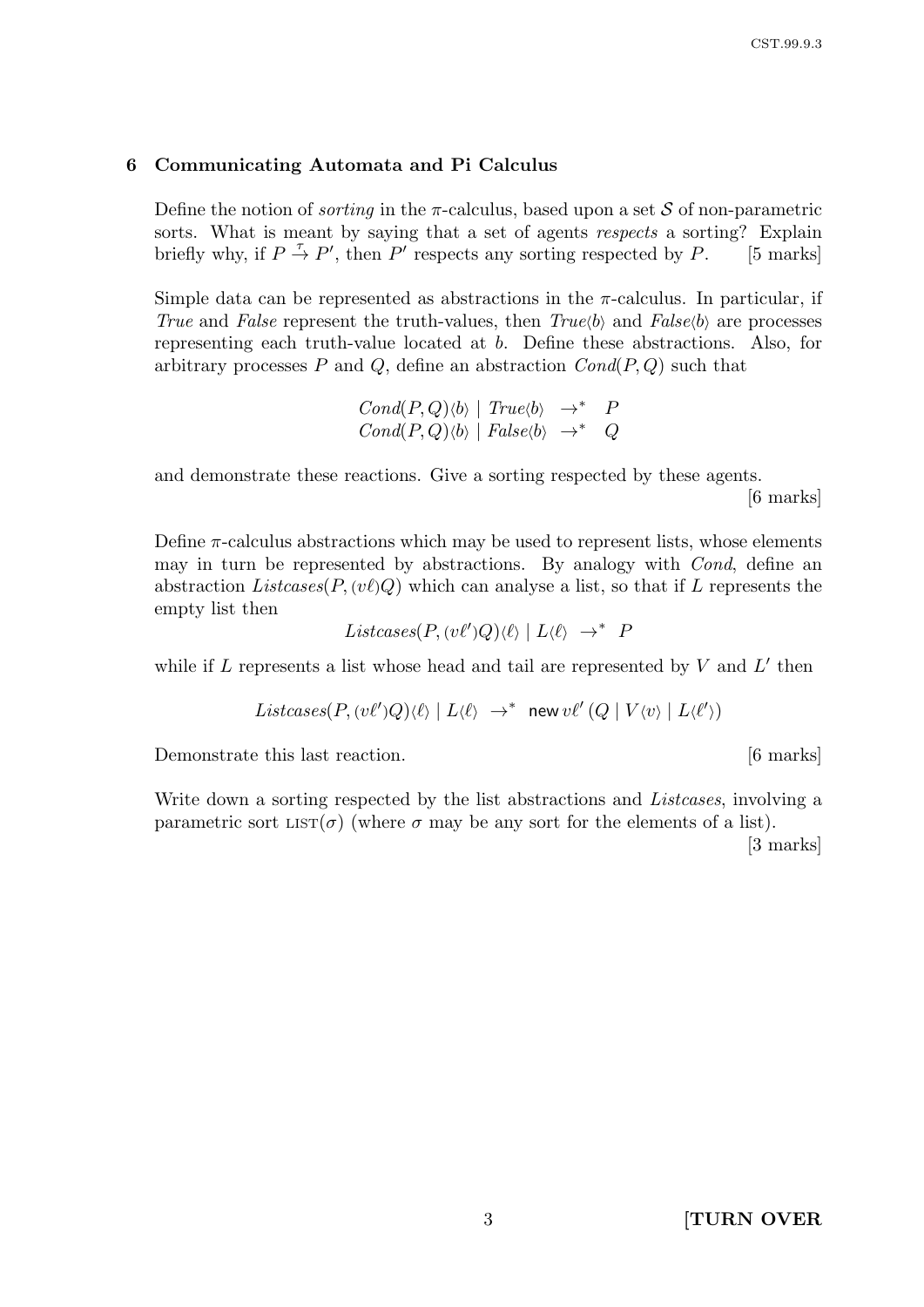# 7 Optimising Compilers

Explain the term instruction scheduling understood as part of the compilation process. Describe what effects it might have on compile-time or run-time performance when performed by a compiler. [4 marks]

For a plausible, but not necessarily implemented, machine architecture of your choice give an algorithm which performs instruction scheduling. Note carefully what information on instructions is liable to be needed and the unit of code over which scheduling is done. [10 marks] which scheduling is done.

Discuss the following statements:

- (a) "An instruction scheduling phase cannot do as well as an assembly code programmer because
	- ld.w r0,a st.w r0,b ld.w r0,c st.w r0,d

cannot be interleaved." [3 marks]

(b) "My fast new special-purpose processor has 4 Kbyte of on-chip registerspeed memory and hence has no *load delays*. It is not pipelined but instead its execution unit executes simultaneously the four 32-bit instructions found starting at (PC). The provided compiler works by placing instructions one-by-one in such a group of four and starting a new group of four (by completing any current group of four with no-ops if necessary) if the current instruction reads a value written by another of the current group of four. Hence there is no need for instruction scheduling." [3 marks]

## 8 Artificial Intelligence

Identify *six* application areas where reasoning under conditions of uncertainty is necessary, and explain briefly why. [12 marks]

Pick one of these areas and design four inference rules that might be used for reasoning in that domain. [8 marks]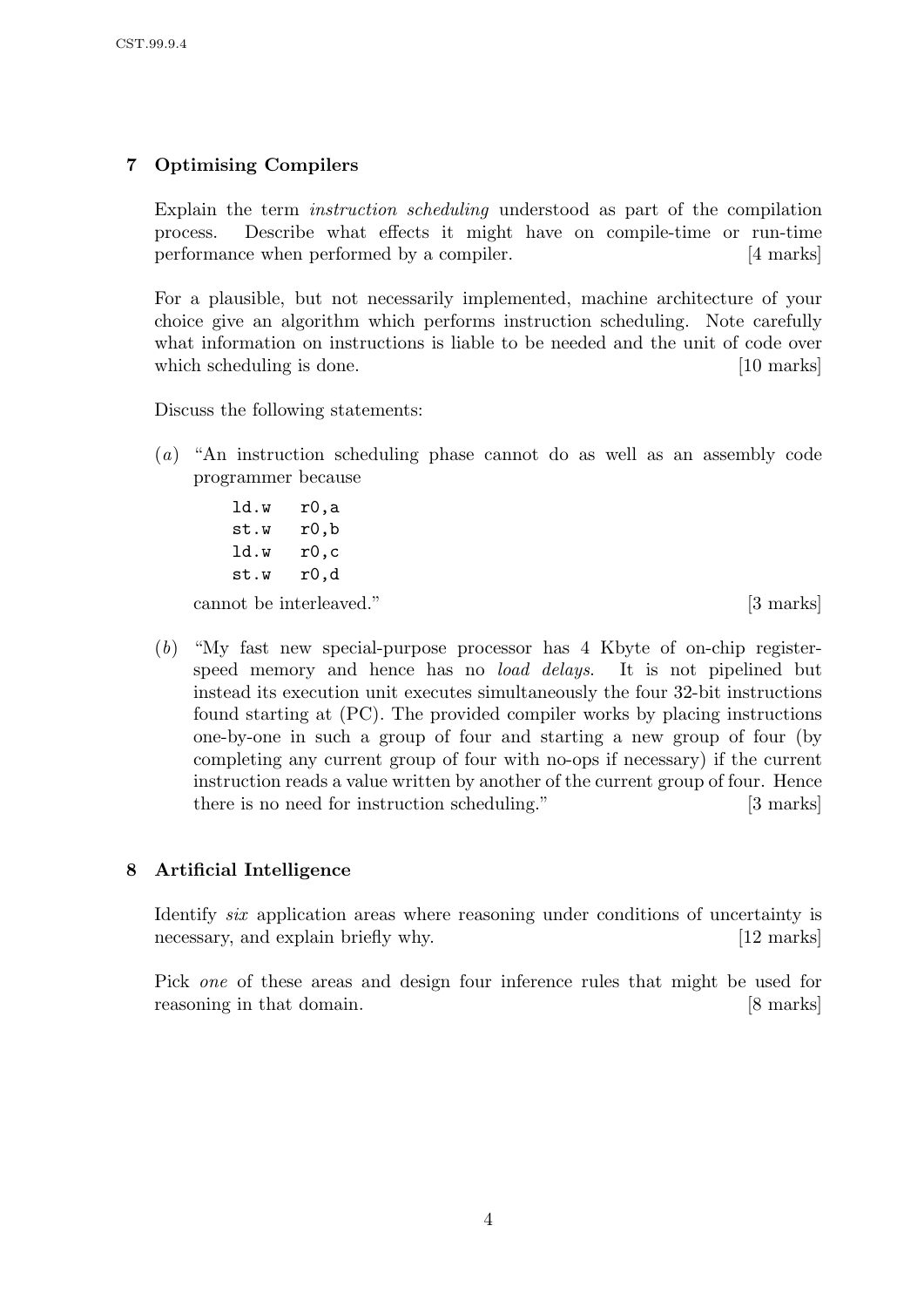### 9 Neural Computing

Give brief explanations of the following terms:

- (a) the curse of dimensionality
- (b) the Perceptron
- (c) error back-propagation
- (d) generalisation
- (e) loss matrix

[4 marks each]

### 10 Denotational Semantics

Define what it means for two closed PCF terms of the same type to be contextually equivalent. [5 marks]

Explain why the denotational semantics of PCF using domains and continuous functions fails to be fully abstract with respect to its operational semantics. You may use any standard properties of the operational and denotational semantics without proof, so long as they are clearly stated. [15 marks]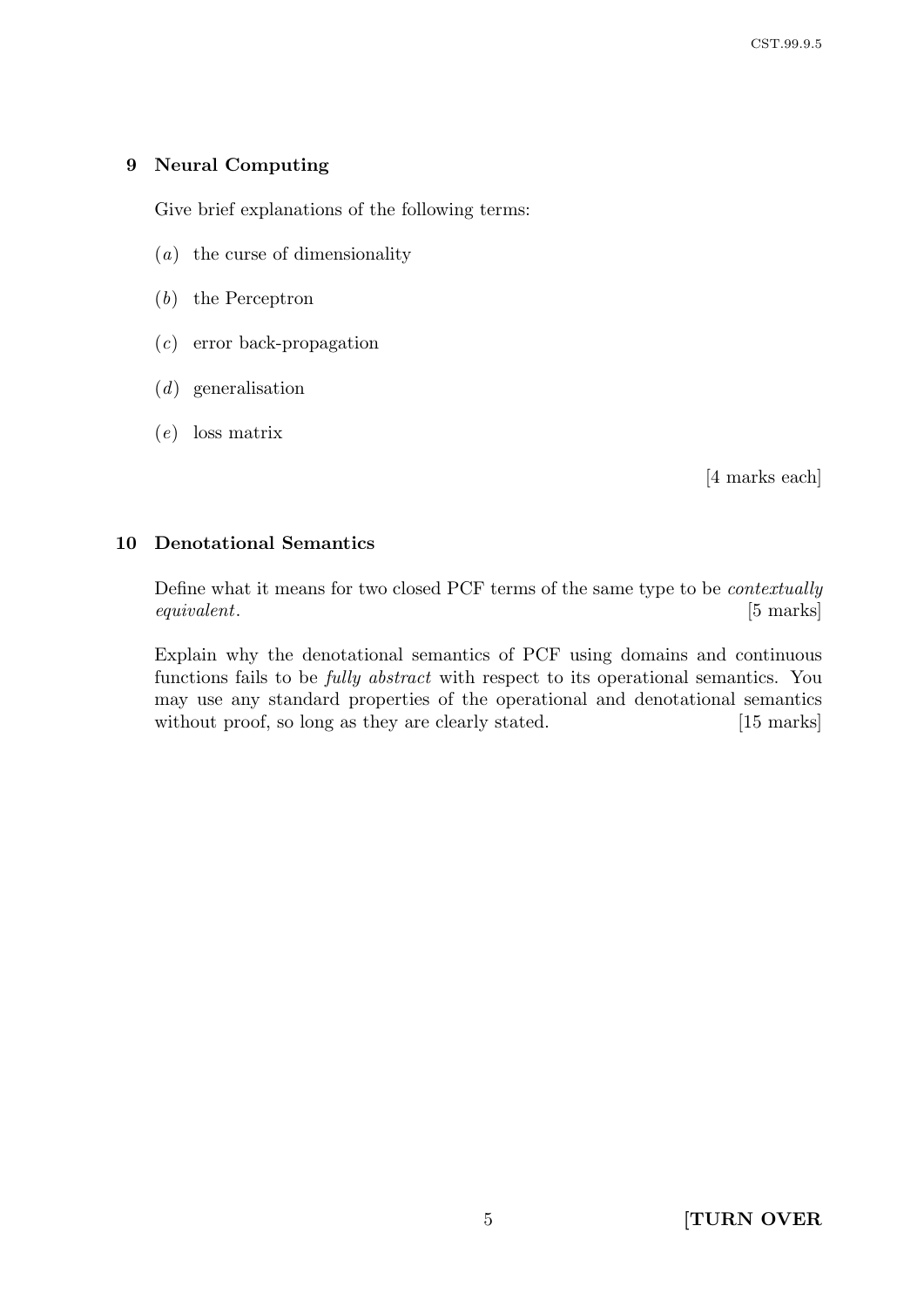# 11 Information Theory and Coding

What class of continuous signals has the greatest possible entropy for a given variance (or power level)? What probability density function describes the excursions taken by such signals from their mean value? [4 marks]

What does the Fourier power spectrum of this class of signals look like? What is notable about the entropy of this distribution of spectral energy? [4 marks]

An error-correcting Hamming code uses a 7-bit block size in order to guarantee the detection, and hence the correction, of any single bit error in a 7-bit block. How many bits are used for error correction, and how many bits for useful data? If the probability of a single bit error within a block of 7 bits is  $p = 0.001$ , what is the probability of an error correction failure, and what event would cause this?

[4 marks]

Suppose that a continuous communication channel of bandwidth  $W$ , which is perturbed by additive white Gaussian noise of constant power spectral density, has a channel capacity  $C$ . Approximately how much would  $C$  be degraded if suddenly the added noise power became 8 times greater? [4 marks]

You are comparing different image compression schemes for images of natural scenes. Such images have strong statistical correlations among neighbouring pixels because of the properties of natural objects. In an efficient compression scheme, would you expect to find strong correlations in the compressed image code? What statistical measure of the code for a compressed image determines the amount of compression it achieves, and in what way is this statistic related to the compression factor? [4 marks]

# 12 Computer Vision

Contrast the use of linear versus non-linear operators in computer vision, giving at least one example of each. What can linear operators accomplish, and what are their fundamental limitations? With non-linear operators, what heavy price must be paid and what are the potential benefits? [8 marks]

When shape descriptors such as "codons" or Fourier boundary descriptors are used to encode the closed 2D shape of an object in an image, how can invariances for size, position, and orientation be achieved? Why are these goals important for pattern recognition and classification? [6 marks]

Define the general form of "superquadrics" used as volumetric primitives for describing 3D objects. What are their strengths and their limitations? [6 marks]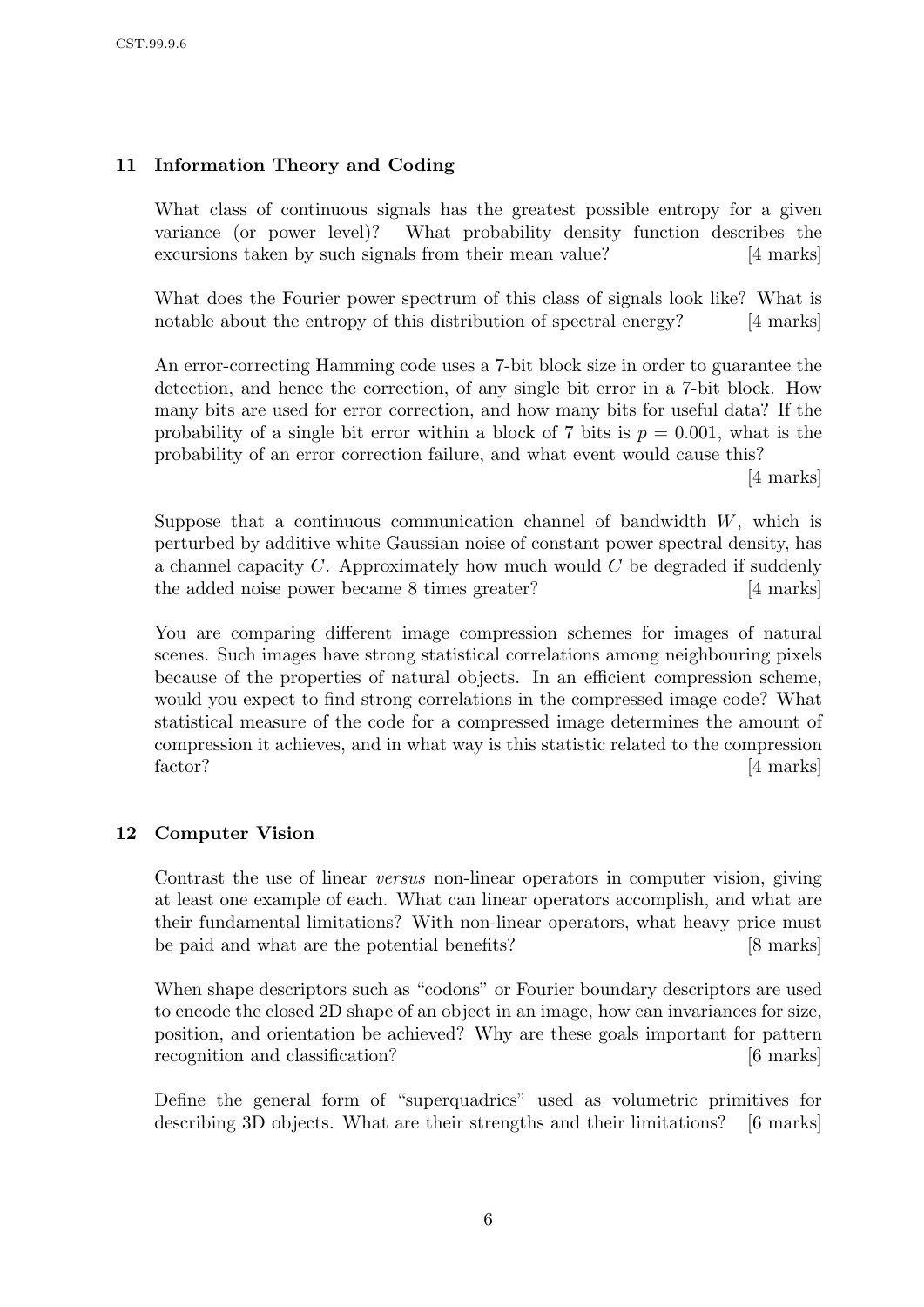#### 13 Types

A common idiom in typed programming languages is an option type, adding an additional value to an existing type. For example, in ML one might use

datatype 'a Option = None | Some of 'a

Give a PLC encoding of Option, i.e. a PLC type Opt<sub> $\alpha$ </sub> with free type variable  $\alpha$ and suitable PLC terms such that

$$
\{\alpha\}, \emptyset \vdash \text{None}_{\alpha} : \text{Opt}_{\alpha} \{\alpha\}, \emptyset \vdash \text{Some}_{\alpha} : \alpha \to \text{Opt}_{\alpha}.
$$

Give a typing derivation for None<sub> $\alpha$ </sub>. [8 marks]

Any function, say  $f: \gamma \to \delta$ , can be lifted to a function of type  $\text{Opt}_{\gamma} \to \text{Opt}_{\delta}$  that takes None<sub>γ</sub> to None<sub>δ</sub> and is as f elsewhere. Give a suitable PLC term Lift<sub>γδ</sub> such that

$$
\{\gamma,\delta\},\emptyset \vdash \mathrm{Lift}_{\gamma\delta} : (\gamma \to \delta) \to (\mathrm{Opt}_{\gamma} \to \mathrm{Opt}_{\delta}).
$$

Show the beta-equivalence

$$
(\text{Lift}_{\gamma\delta} f)(\text{Some}_{\gamma} x) =_{\beta} \text{Some}_{\delta} (f x)
$$

[7 marks]

Similarly, functions  $f: \gamma \to \mathrm{Opt}_{\delta}$  and  $g: \delta \to \mathrm{Opt}_{\epsilon}$  can be composed. Give a suitable PLC term such that

$$
\{\gamma,\delta,\epsilon\},\emptyset \vdash \text{Compose}_{\gamma\delta\epsilon} : (\gamma \to \text{Opt}_{\delta}) \to (\delta \to \text{Opt}_{\epsilon}) \to (\gamma \to \text{Opt}_{\epsilon}).
$$

[5 marks]